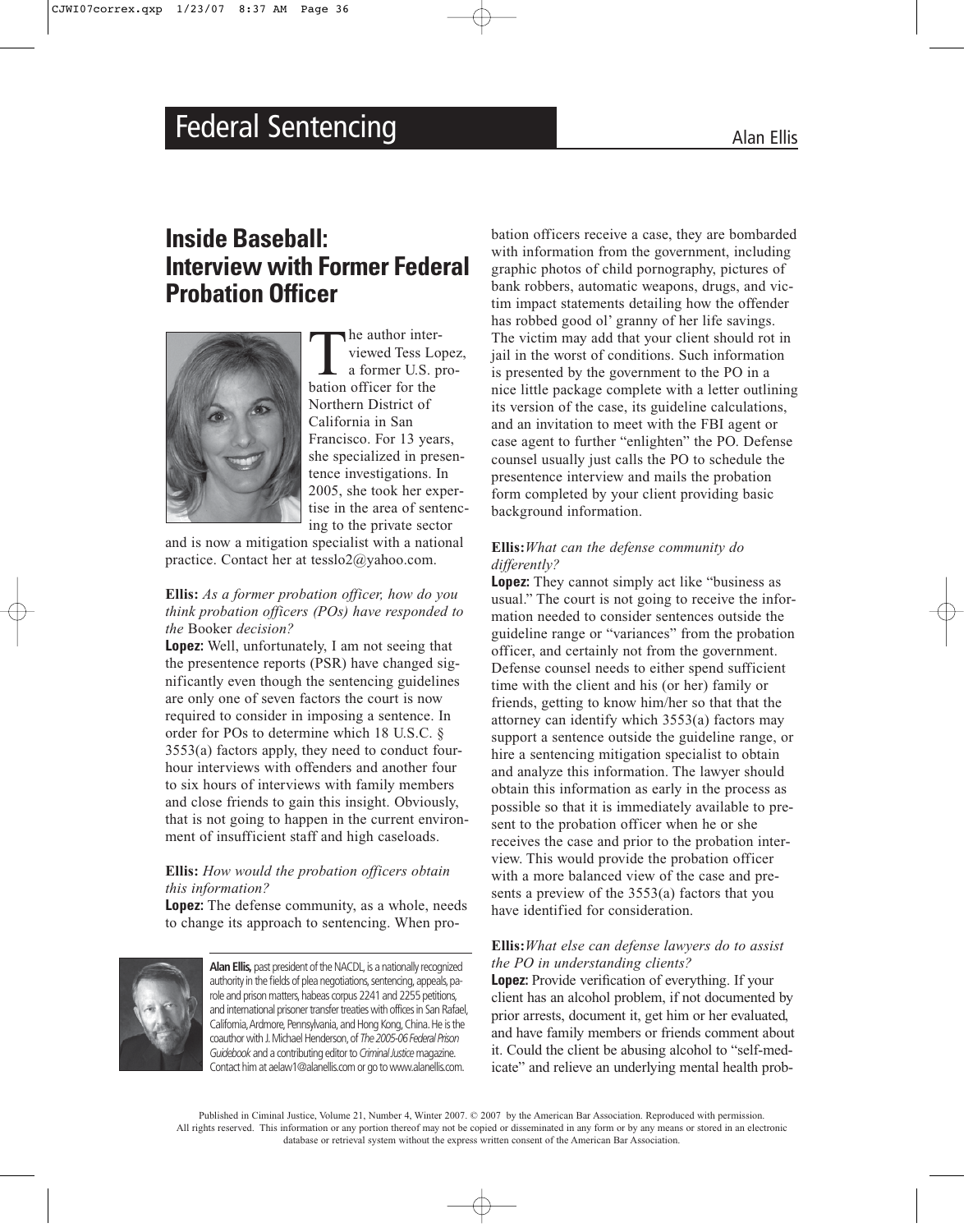lem? If your client has significant medical issues, document it and provide a list of medications as well as your client's limitations. If there is a mental health issue, or even if you suspect it's possible, obtain a psychological evaluation. Gather as much information as possible to help the PO, and ultimately the judge, understand who your client is and what led him/her to commit the offense.

#### **Ellis:** *Can you provide an example of how such detailed information can support a sentence outside the guideline range?*

**Lopez:** I'll give you two. 1) Historically, lack of guidance as a youth and unfortunate childhood experiences were not relevant in determining whether a sentence outside the guideline range was appropriate. It was called a "prohibited factor." I could never understand this "logic." Repeated studies have shown that a disadvantaged youth is a root cause of crime in this country. At last, post-*Booker*, this information must be considered by the court as it relates to the personal history or characteristics of the defendant. 2) As you often say, Alan, "If you think your client is crazy, guess what? He may be crazy. Have him/her evaluated by a mental health professional." I second the motion. If your client has suffered significant abuse or trauma, these experiences may have contributed to his/her pattern of making poor decisions or engaging in risky, unacceptable behavior. Defense counsel may be able to show that the childhood experiences were extreme and contributed to the client's participation in the offense. Perhaps the client recently commenced counseling and can demonstrate new insight about wrongful conduct. These unfortunate childhood circumstances and the client's motivation to address his/her behavior may convince the court that a lower sentence is warranted.

#### **Ellis:** *In your experience, do many clients have mental health issues?*

**Lopez:** To illustrate an example: In a white collar case, the client is an exceptionally bright, highfunctioning, and very successful individual. By all appearances, he is very skilled, highly motivated, and works 18-20-hour days, landing promotions and executive privileges. Where is the mental health issue here? A little digging and a psychological evaluation reveals that the client is an obsessive-compulsive perfectionist who suffers from depression and anxiety. The overwhelming desire to be successful personally and financially

may cause an ordinarily law-abiding person to "cross the line" into inappropriate or illegal behavior. The exceptionally bright, successful client is later diagnosed with bipolar disorder. Studies have shown that many people silently and unknowingly suffer from mental illeness. The Justice Department estimates that half of America's prison and jail inmates have symptoms of mental health problems. However, the latest statistics by the U.S. Sentencing Commission (2002) reflect that only 2.6 percent of inmates received downward departures for diminished capacity (U.S.S.G. § 5K2.13). If half of the

On first

contact,

ask for the

dictation

deadline.

inmates have symptoms of mental health problems, yet only 2.6 percent are receiving departures, are the judges simply insensitive? Or, does the problem lie at the feet of defense counsel who are not taking the time to conduct a thorough investigation into the client's social and psychological history? Unfortunately, I believe it is the latter.

### **Ellis:** *How can defense lawyers make sure the court gets the detailed information?*

**Lopez:** Unfortunately, it is often too late to wait and simply respond to the draft presentence report. When the lawyer first makes contact with the probation officer, ask for the "dictation deadline" or date that the draft PSR is due to the supervisor. Make sure all information regarding the client's background is provided by that date. As experienced federal practitioners well know, it is often difficult to convince a PO to make significant changes to the report once it is disclosed. However, if the information is simply not available until after the draft report is disclosed, the lawyer who responds to the draft PSR should request that the PO include the more detailed information into each section of the PSR. Defense counsel may even email a detailed report to the probation officer so he/she can cut and paste the information into the report. Finally, outline each factor that you want the PO to consider under parts E (factors that may warrant a departure) and F (factors that may warrant a sentence below the guideline range under 18 U.S.C.  $\S$  3553(a)) of the PSR and make strong arguments to support these requests.

Published in Ciminal Justice, Volume 21, Number 4, Winter 2007. © 2007 by the American Bar Association. Reproduced with permission. All rights reserved. This information or any portion thereof may not be copied or disseminated in any form or by any means or stored in an electronic database or retrieval system without the express written consent of the American Bar Association.